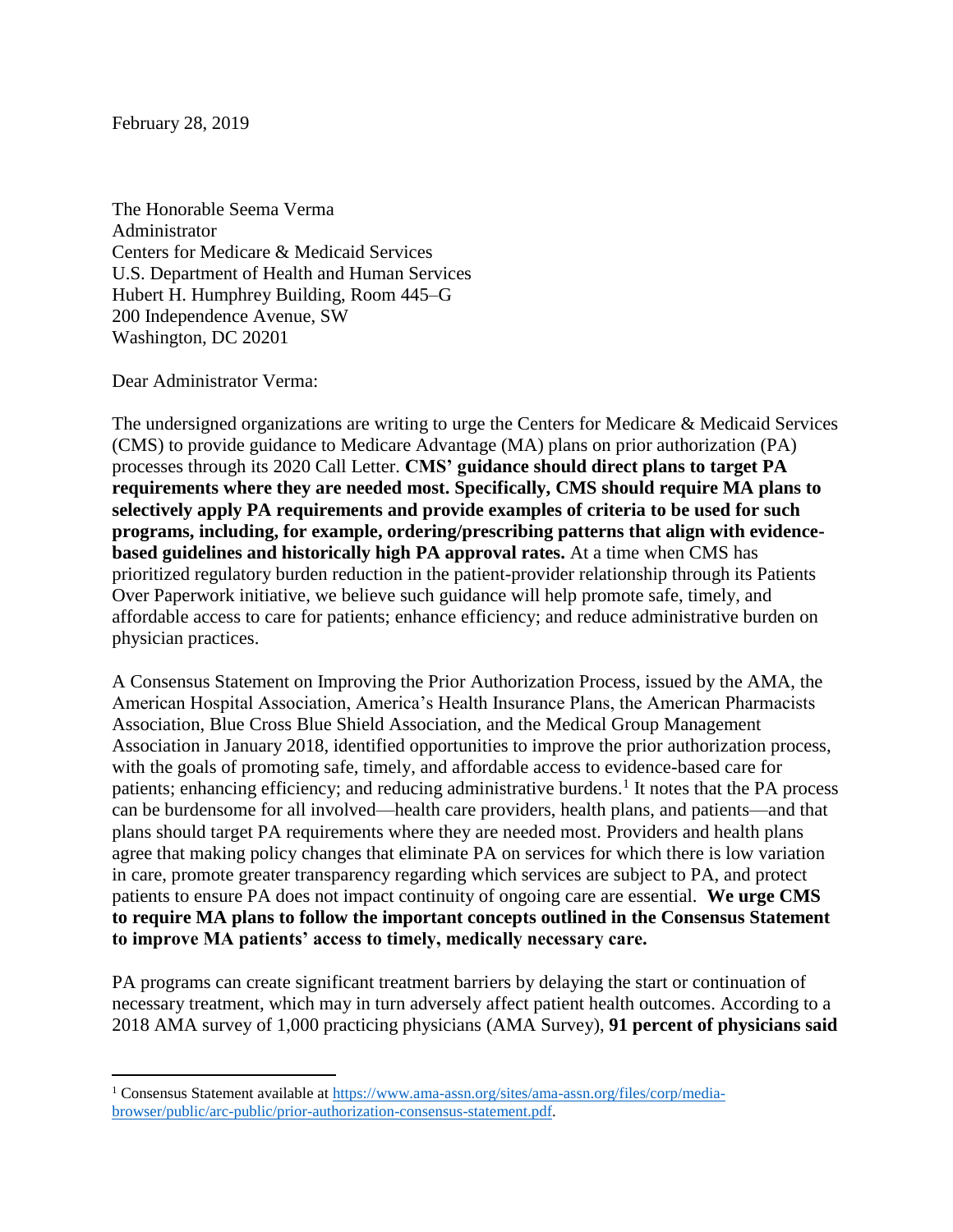$\overline{a}$ 

**that PA can delay a patient's access to necessary care**. <sup>2</sup> These delays may have serious implications for patients and their health, as **75 percent of physicians reported that PA can lead to treatment abandonment, and 91 percent indicated that PA can have a negative impact on patient clinical outcomes**. Most alarmingly, 28 percent of physicians indicated that PA has led to a serious adverse event (e.g., death, hospitalization, disability/permanent bodily damage) for a patient in their care.

A U.S. Department of Health and Human Services (HHS) Office of Inspector General (OIG) review of MA service denials in 2014-2016 reinforces the point that utilization management requirements can prevent patients from receiving medically necessary care.<sup>3</sup> The OIG found that more than 116,800 PA requests that were initially denied were eventually overturned on appeal. These overturned denials represent that the treatments sought were determined to indeed be medically necessary. This figure is particularly concerning because beneficiaries and providers appealed only one percent of denials.

Additionally, the very time-consuming processes used in these programs also burden physicians and other health care professionals and divert valuable resources away from direct patient care. The AMA Survey shows that practices complete an average of 31 PA requests per physician per week, and this PA workload consumes 14.9 hours—nearly two business days—per week of physician and staff time. An overwhelming majority (86 percent) of physicians characterized PA-related burdens as high or extremely high. Moreover, PA hassles have been growing over time, with 88 percent of physicians reporting that PA burdens have increased over the past five years. We note, too, that while PA processes can be made more efficient through automation, refining the process and reducing the volume of PA is critical; even a fully automated process will result in administrative costs for providers and plans and can negatively impact care delivery. For example, a seamless electronic PA process does not help a patient who suddenly cannot get a chronic medication they have taken successfully for years due to PA requirements under a new plan.

Finally, we have serious concerns about CMS's recent notification to MA plans that they will no longer be prohibited from utilizing step therapy protocols for physician administered drugs covered under Medicare Part B this year. **We find the growing trend towards the use of restrictive and burdensome utilization management tactics by payors concerning and urge CMS to reconsider its stance on this critical patient care issue.** To that end, we appreciate Secretary Azar's recent comments before the AMA's National Advocacy Conference stating that it is "disturbing" that patients switching from one insurance plan to the next can be required to start over for a step therapy or "fail-first" regimen, and that such a policy is "not just injurious to [the patient's] health, it is also penny wise and pound foolish."

<sup>2</sup> Survey summary available at [https://www.ama-assn.org/system/files/2019-02/prior-auth-2018.pdf.](https://www.ama-assn.org/system/files/2019-02/prior-auth-2018.pdf)

<sup>&</sup>lt;sup>3</sup> HHS OIG, Medicare Advantage Appeal Outcomes and Audit Findings Raise Concerns About Service and Payment Denials, (Sept. 2018), available at [https://oig.hhs.gov/oei/reports/oei-09-16-00410.asp.](https://oig.hhs.gov/oei/reports/oei-09-16-00410.asp)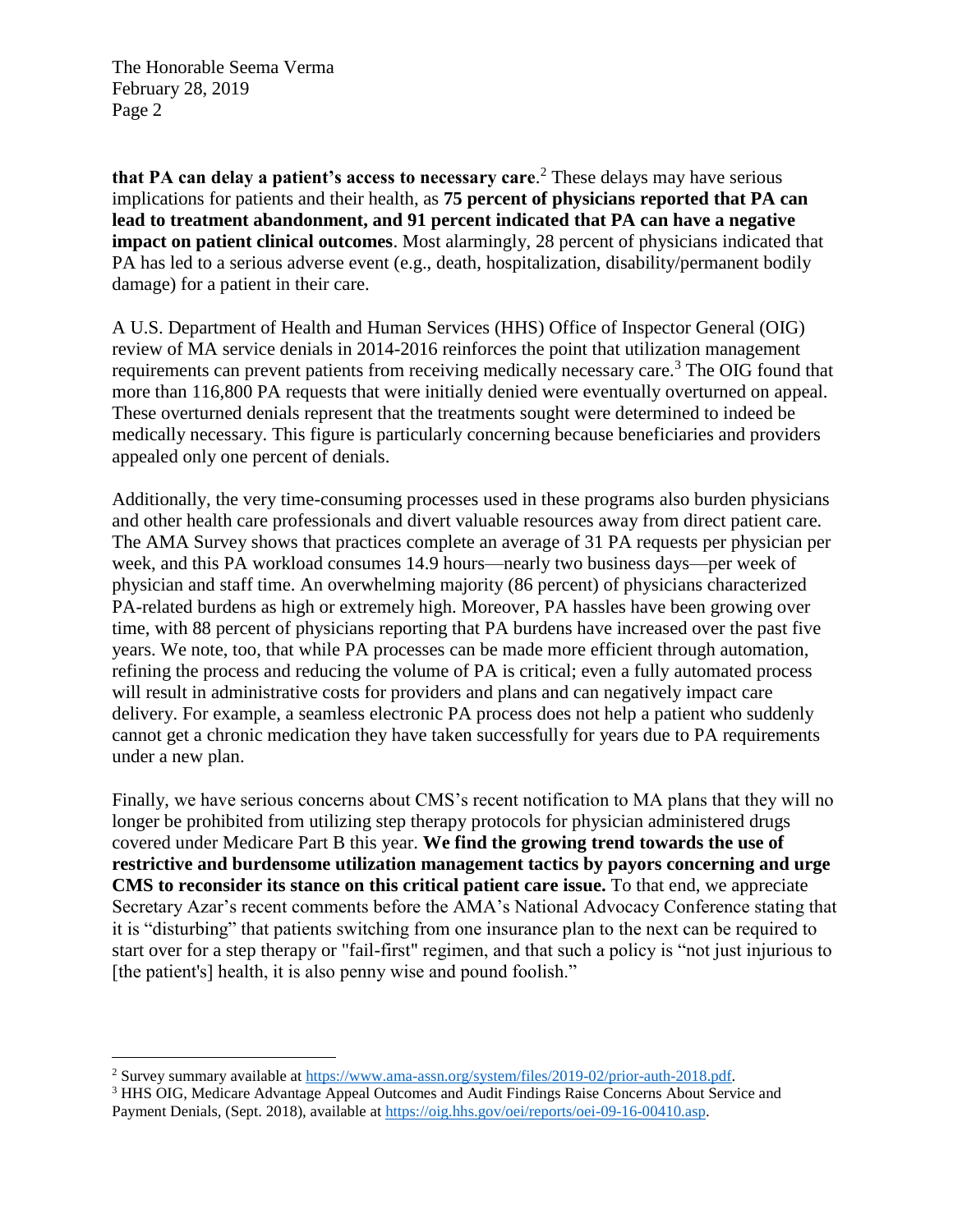In sum, MA plans should target PA requirements where they are needed most and refrain from implementing PA practices that not only increase burden but also jeopardize patient health. We again urge CMS to provide guidance to MA plans on PA processes through its 2020 Call Letter, reiterating the care delays associated with PA and the resulting impact on beneficiaries and their health. The guidance should provide examples of criteria for selective application of PA requirements based on ordering/prescribing patterns that align with evidence-based guidelines and historically high PA approval rates.

Sincerely,

American Medical Association Advocacy Council of ACAAI AMDA – The Society for Post-Acute and Long-Term Care Medicine American Academy of Allergy, Asthma & Immunology American Academy of Dermatology Association American Academy of Family Physicians American Academy of Neurology American Academy of Ophthalmology American Academy of Orthopaedic Surgeons American Academy of Otolaryngology—Head and Neck Surgery American Academy of Pediatrics American Academy of Physical Medicine & Rehabilitation American Association of Clinical Endocrinologists American Association of Neurological Surgeons American College of Allergy, Asthma and Immunology American College of Cardiology American College of Gastroenterology American College of Obstetricians and Gynecologists American College of Osteopathic Internists American College of Osteopathic Surgeons American College of Physicians American College of Radiology American College of Rheumatology American College of Surgeons American Gastroenterological Association American Osteopathic Association American Psychiatric Association American Society for Clinical Pathology American Society for Dermatologic Surgery Association American Society for Gastrointestinal Endoscopy American Society for Radiation Oncology American Society of Addiction Medicine American Society of Anesthesiologists American Society of Cataract & Refractive Surgery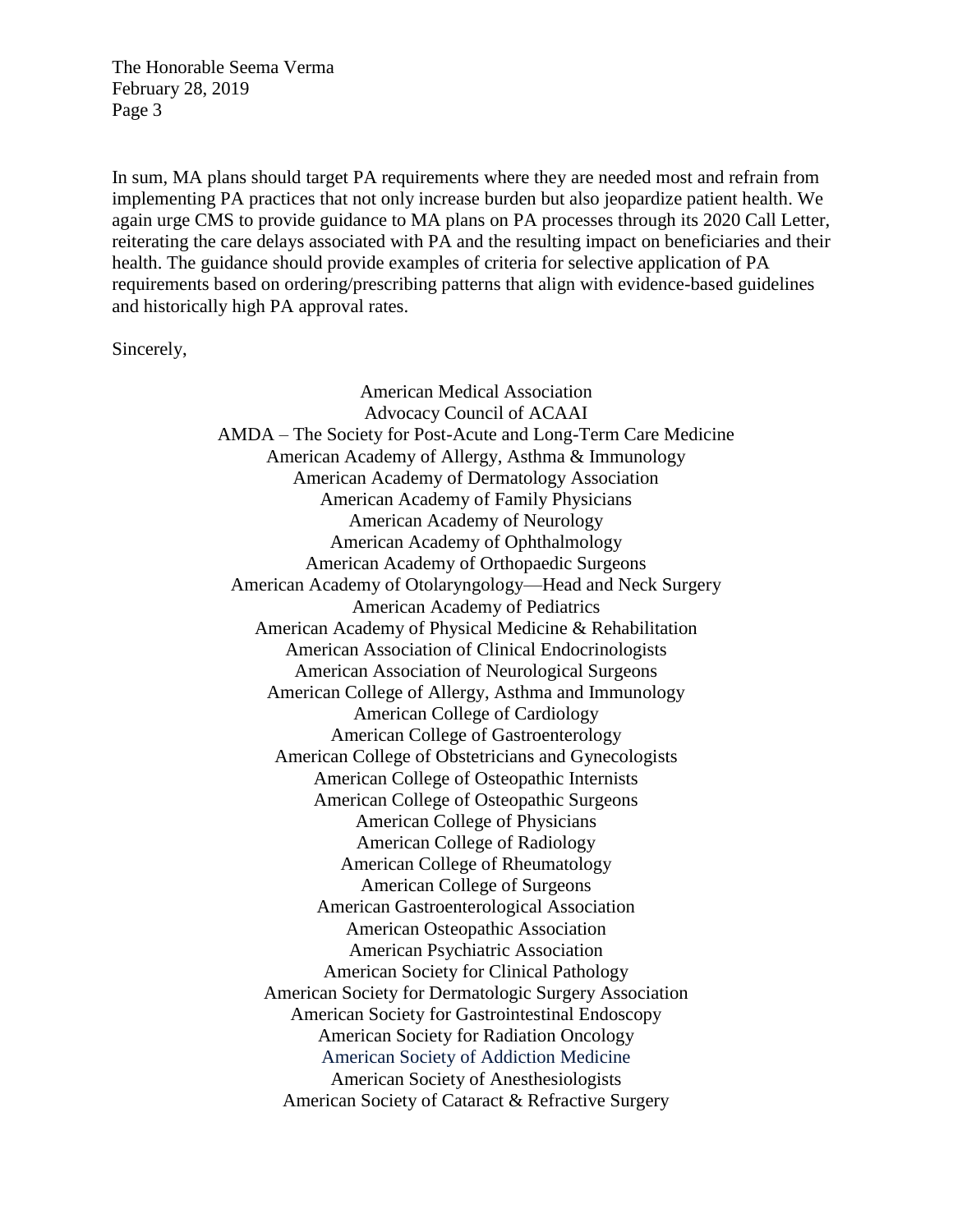> American Society of Clinical Oncology American Society of Echocardiography American Society of Hematology American Society of Plastic Surgeons American Society of Retina Specialists American Urogynecologic Society American Urological Association Association of American Medical Colleges College of American Pathologists Congress of Neurological Surgeons Heart Rhythm Society Medical Group Management Association North American Spine Society Renal Physicians Association SCAI - The Society for Cardiovascular Angiography and Interventions Society for Vascular Surgery Society of Gynecologic Oncology Spine Intervention Society Medical Association of the State of Alabama Arizona Medical Association

California Medical Association Colorado Medical Society Connecticut State Medical Society Medical Society of Delaware Medical Society of the District of Columbia Florida Medical Association Inc Medical Association of Georgia Idaho Medical Association Illinois State Medical Society Indiana State Medical Association Iowa Medical Society Kansas Medical Society Kentucky Medical Association Louisiana State Medical Society Maine Medical Association MedChi, The Maryland State Medical Society Massachusetts Medical Society Michigan State Medical Society Minnesota Medical Association Mississippi State Medical Association Missouri State Medical Association Montana Medical Association Nebraska Medical Association